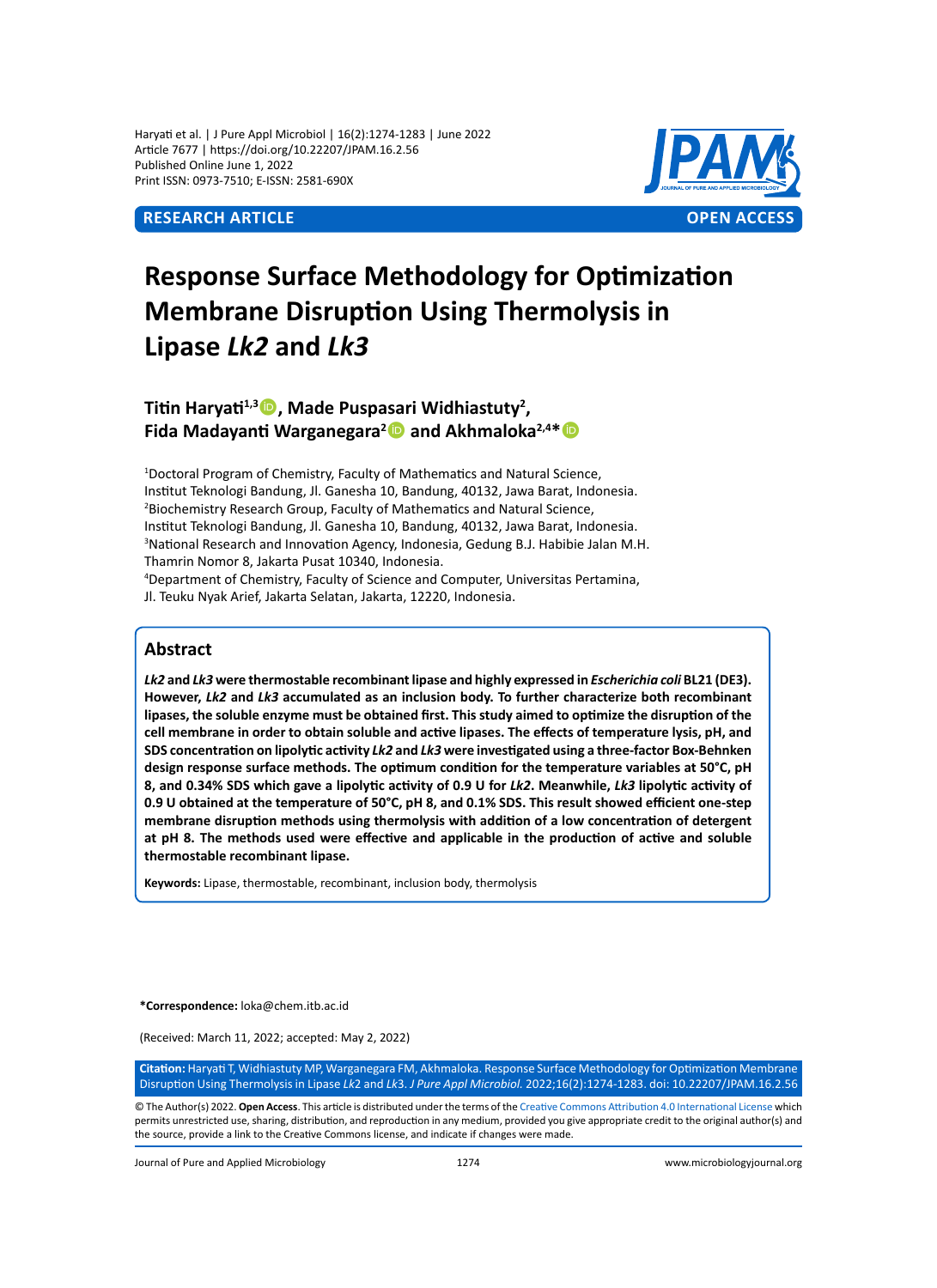### **INTRODUCTION**

Lipases or triacylglycerol acylhydrolases catalyze carboxyl ester bond synthesis and hydrolysis. Various types of synthetic reaction catalysed by lipase, i.e.: esterification, alcoholysis, acidolysis, aminolysis, and interesterification. $1,2$ Through these widely reaction that could be catalysed by lipase, these enzymes were categorized as important industrial enzymes Lipase is utilized extensively in the dairy, food, flavor, biofuels, pharmaceutical, cosmetics, detergents, leather, and chemical sectors.3,4 Different sources of lipase include animals, vegetables and microbes.<sup>5-7</sup> Another important source of lipase is from metagenome. In a metagenomics study, the lipase gene inserts into the vector plasmid and typically transforms into an *Escherichia coli* host. The source of the lipase gene could originate from any environment such as wastewater, soil, sea sediment, and compost.<sup>8</sup>

*Lk2* and *Lk3* are recombinant lipases obtained through metagenome study from domestic compost. These lipases are highly similar to the lipase of *Pseudomonas stutzeri* categorized as true lipase.9 *Lk2* and *Lk3* are strongly over expressed on *Escherichia coli* BL21 (DE3), were thermostable and showed hydrolytic activity on para-nitrophenyl dodecanoate.10 However, high expression level of these recombinant lipase resulting inclusion body (IBs). IBs are misfolded proteins formed in the cytosol bacterial environment. There are two types of IBs which are classic and not classic. Conventional term for recovering active proteins from IBs are made up of four steps: 1. Isolation inclusion body, 2. Solubilization through detergent or other agents, 3. Refolding and 4. Purification of the refolded proteins.<sup>11,12</sup>

Solubilization and refolding of inclusion body are crucial steps to recover functional recombinant lipase. A variety of recombinant protein solubilized using two step denaturation and refolding.<sup>13</sup> Solubilisation using denaturant agent in various pH and activation of certained recombinant lipase by lif protein (lipase specific foldase) or chaperone discussed detailed in the literature.<sup>14,15</sup> All of these strategies are based on the OFAT (one-factor-at-a-time) method of optimization, which keeping the other variable constant and changing one variable at a time.<sup>16</sup> These conventional methods were timeconsuming, therefore require other more efficient methods.

Optimisation employing response surface methodology (RSM) could be used to select effective methods. RSM is a set of mathematical and statistical tools for process optimization. Parameters that affect the process are called independent variables and the dependent variables are called response.<sup>17,18</sup> For example, RSM was used to optimize the refolding of recombinant lipase from the inclusion body *Escherichia coli*. 19 The optimization cell disruption methods using the RSM-based Box-Behnken design were done by variable temperature lysis, pH and time. Temperature at 77°C, pH 7.71 with incubation duration in 20-minute were the best values for the variables.<sup>20</sup> However, this previous study used the thermolysis technique to disturb the *Escherichia coli* membrane cell.

The thermolysis method was done by incubating crude lysate of recombinant protein at heat temperature. $21$  Two previous studies successfully using thermolysis methods for partial purification of recombinant lipase from Geobacillus stearothermophilus strain AH22 and Bacillus pumilus.<sup>22,23</sup> Thermolysis is suitable to be used in thermostable protein that can retain activity on high temperature where the other protein can denature. The present study aimed to optimizing cell disruption by using RSM methods based on three factorial models (Box-Behnken design) to recover the active soluble and thermostable recombinant lipase *Lk2* and *Lk3*.

# **MATERIALS AND METHODS Materials**

The *LK2* and *LK3* lipase genes were previously cloned in the expression vector pET-30a (+) and introduced into the host *E. coli* BL21(DE3).<sup>10</sup> 4-nitrophenyl dodecanoate, 2,4-nitrophenol, sodium dodecyl sulphate, Triton™ X-100, and sodium deoxycholate monohydrate were purchased from Sigma (Sigma, Chemicals, USA.). Disodium hydrogen phosphate anhydrous, NaOH, and sodium hydrogen phosphate monohydrate were pure analysis grade from Merck (Merck, Germany). All other chemicals were of the highest commercially available reagent grade.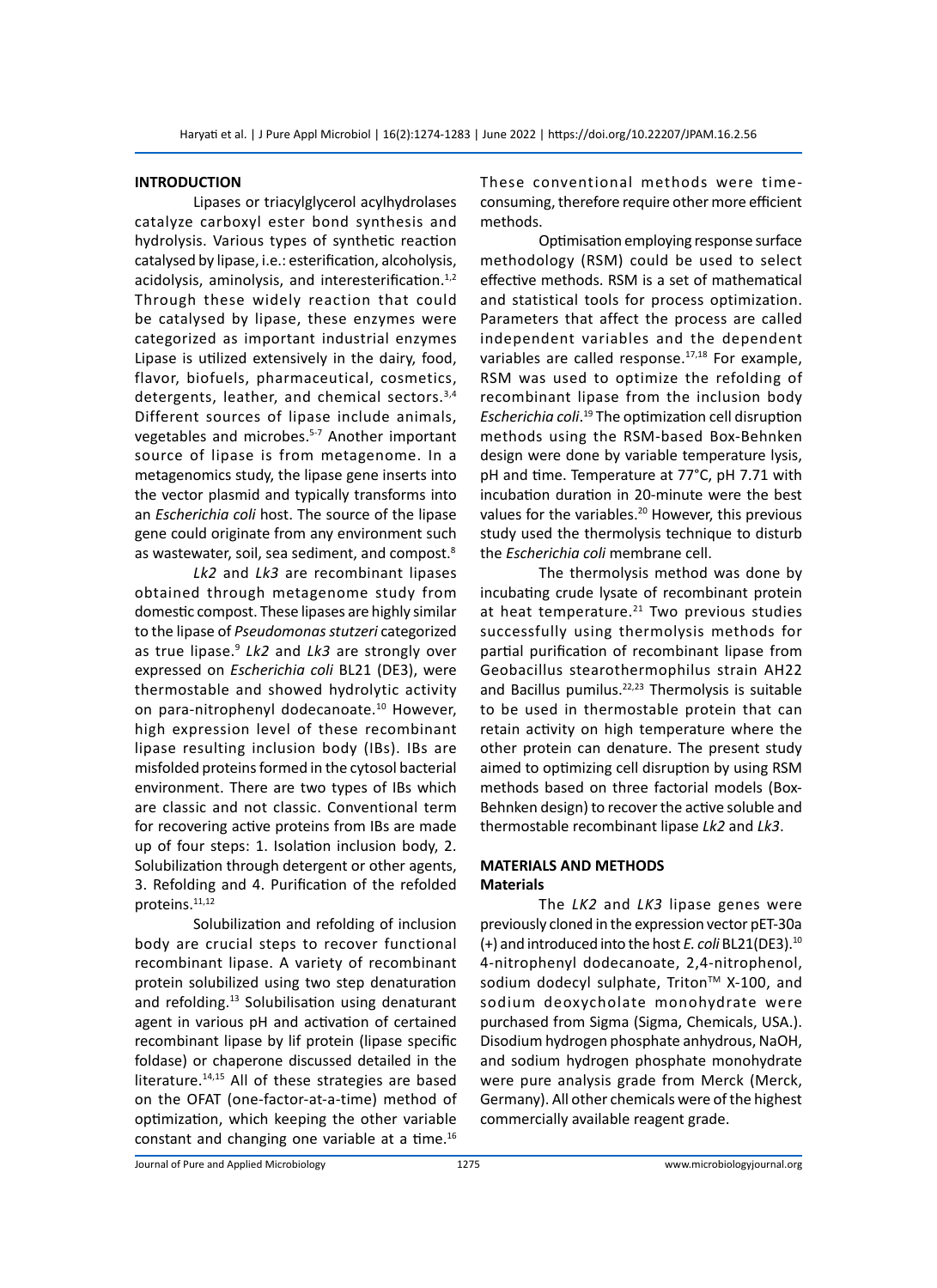# **Methods**

# **Heterologous Expression**

Each clone with kanamycin sulfate (50 g/ mL) was grown in LB medium. Overexpression was achieved by inducing the cells with 1 mM IPTG and then incubating at 37°C and 150 rpm for 4 hours. Cell pellets collected by centrifugation and kept in -20°C for further methods.

# **Cell disruption using thermolysis with detergent added**

In a 50 mM, pH 8.0 sodium phosphate buffer, the cells were resuspended. Cells expressing recombinant *Lk2* and *Lk3* were subsequently subjected to membrane cell solubilization by thermolysis with detergent added. This was performed by cells incubated at 50°C in 30 minutes by adding 0.1% detergents. Different detergents were used, ie. Sodium dodecyl sulfate, sodium cholate hydrate and Triton™X-100. After incubation, the cells were centrifuged for 20 minutes at 11,000 g to separate protein supernatant and cellular debris. SDS PAGE was used to examine the protein profile of the supernatant.

#### **SDS PAGE**

SDS-PAGE was done at 110 V on a 12% running gel with SDS Running Buffer.

Protein bands were visualized by using 0.1 percent Commasie Brilliant Blue to stain the gel. The purified enzyme's molecular mass was estimated using the peqGOLD Protein Marker III (Peqlab) molecular mass standard.

Optimisation of membrane disruption using the response surface methodology.

Optimization of membrane disruption has been determined as recovery of soluble recombinant lipase expressed as lipolytic activity (U/mL). This was performed using the surface response method based on Box Benhken (BBD) design. BBD were generated by MINITAB (Trial version 19). Three independent variables included

|  |  |  |  | Table 1. Variable levels to optimise thermolysis |
|--|--|--|--|--------------------------------------------------|
|--|--|--|--|--------------------------------------------------|

| Independent            |     | Variable levels |    |
|------------------------|-----|-----------------|----|
|                        | -1  |                 |    |
| A) Temp. $(^{\circ}C)$ | 50  | 70              | 90 |
| B) pH                  | 8   | q               | 10 |
| $C)$ SDS $(%)$         | 0.1 | 0.55            |    |

temperature, pH, and SDS concentration (Table 1.). Each experiment's response value (lypolitics activity) is the average of three triplicates. The F-test score verified the importance of the response surface model. The coefficient of adjustment R2, the determination R2, and the lack of fit were used to assess the quadratic model's quality. For a better understanding of the correlation between independent variables and responses, the response surface and contour plots were determined.

#### **Lypolitic activity assay**

In a 0.9 mL acetonitrile:ethanol:buffer 1:4:95 substrate solution (v:v:v), added 0.3 mL crude enzyme and incubated at 50°C for 15 minutes. Lipolytic activity was observed by hydrolysis of 4-nitrophenyldodecanoate providing 2,4-nitrophenol which is detectable by spectrophotometry at 405 nm. The quantity of mol pNP released in one minute is one unit of enzyme activity.<sup>24</sup>

### **RESULTS AND DISCUSSION**

# **Heterologous Expression and Membrane disruption Optimization**

Heterologous expression of *LK2* and *LK3* lipase genes in *Escherichia coli* BL21 (DE3) produces a large amount of recombinant lipase (Fig. 1).



**Fig. 1.** SDS-PAGE of over expressed Lk2 and Lk3 in *E. coli* BL21(DE3): [1] pET-30a vector; [2] Lk2 without IPTG induction; [3]&[4] Lk2 with IPTG induction; [5] Lk3 without IPTG induction; [6]&[7] Lk3 with IPTG induction. Lk2 protein bands are indicated by white arrows. Lk3 protein bands are indicated by a black arrow.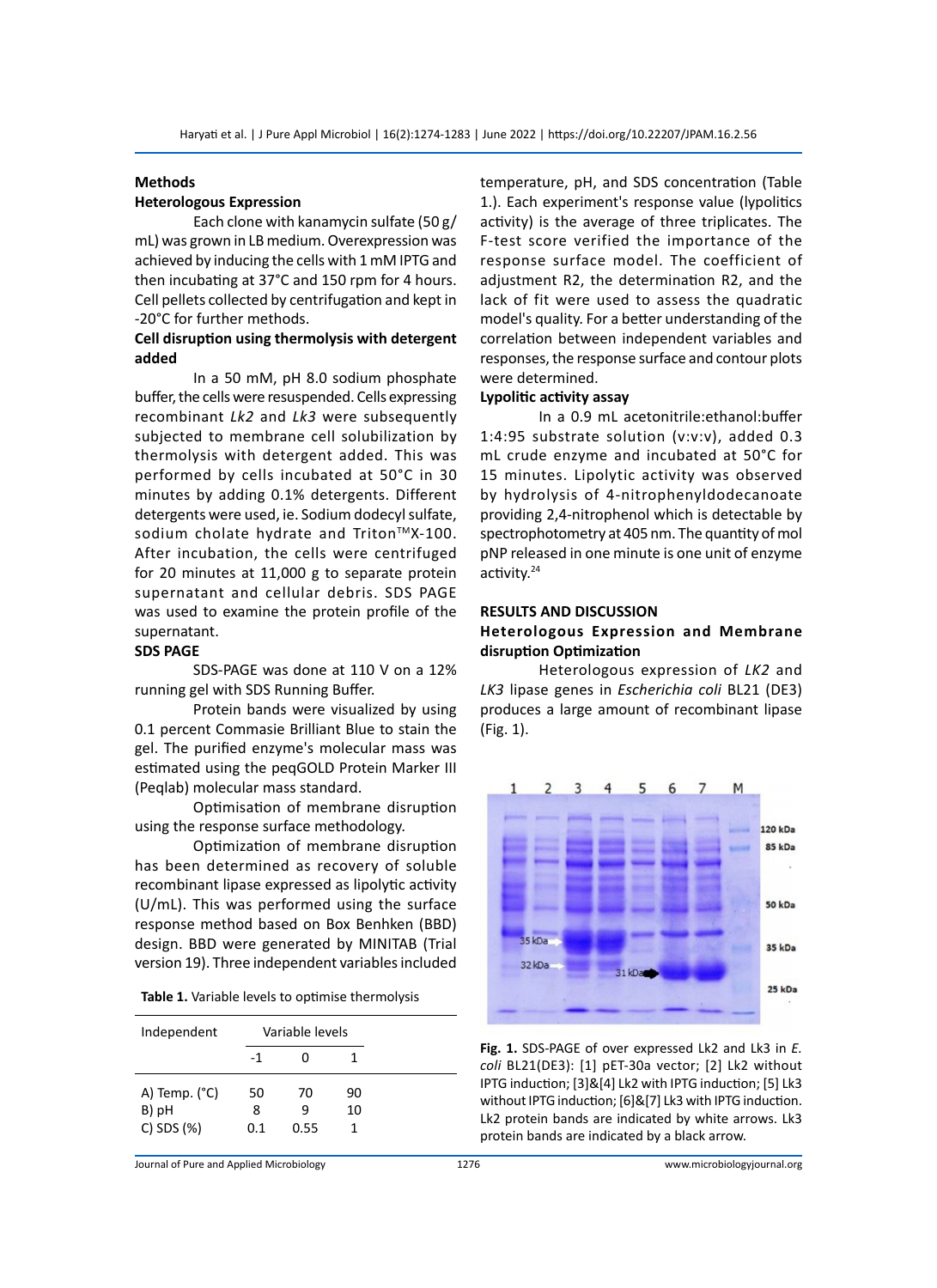The *LK2* and *LK3* lipase genes have a high degree of homology with the *Pseudomonas stutzeri* gene according to family 1.1, ranging from 96 to100% 10. The presence of peptide signals in the *LK2* gene sequence results in two proteins (Fig. 1, line 3 and 4) that are overexpressed. Based on the *in silico* analysis, the approximate weight of the fusion protein is 35 kDa that still contains a putative signal peptide, when the region was cleaved resulting 277 amino acid residues corresponded to the protein with molecular weight of 32 kDa. The *LK3* gene sequence produces a single protein band of 31 kDa in size.

Isolation of recombinant lipase *Lk2* or *Lk3* by routine ultrasonication method could not overcome the problem of inclusion bodies, this showed by large amount of protein bands in the cell debris (Fig. 2, line 1 and 4). So we did thermolysis with detergent added to get soluble recombinant lipase.

Thermolysis with a 0.1% added detergent was carried out with varies; sodium cholate hydrate, triton X-100 or SDS. The result was only thermolyzing by adding SDS can be used to obtain soluble *Lk2* and *Lk3* (Fig. 3). Based on this, thermolysis optimization was done using SDS added. SDS classified as strong ionic detergents are capable of lysing the cell within a second.<sup>25</sup> However, after the soluble recombinant lipase was obtained, SDS binding protein was precipitated

using 30 mM  $K_2$ HPO<sub>4</sub> to prevent denaturation effect.<sup>26</sup>

Thermolysis has been classified as a nonmechanical (physical) cell lysis method.<sup>27</sup> This method was first performed by $28$  in which, at 80°C, *Escherichia coli* would release recombinant thermostable esterase. At elevated temperatures, the membrane did not explode completely, but became readily permeable. In this situation, the detergent easily attaches itself with a membrane component like lipopolysaccharides and proteins. The disruption of the cell membrane is therefore efficient.

# **Membrane disruption optimization based on response surface methodology**

To study the optimization variable within the recovery of recombinant lipases *Lk2* and *Lk3*, temperature, pH and SDS concentration were studied to assess their effect on the recovery of soluble recombinant lipase using rsm based on a three level BBD factorial design. A total 15 run experiments and the resulting enzyme activity (U/ mL) are presented in Table 2.

Multiple regression was used to evaluate the data in Table 2 and was modified to the second order (quadratic) regression model for enzymatic activity, the following equation:

Uncoded Units Regression Equation for *Lk2*



**Fig. 2.** SDS-PAGE of lysis cell using ultrasonication method; [1] Lk2 cell debris, [2]&[3] Lk2 cell supernatant; [4] Lk3 cell debris, [5]&[6] Lk3 cell supernatant.



**Fig. 3.** The lysate's profile on SDS-PAGE: [M] Protein Ladder, [1] LK2 from thermolysis+0.1% SDS at 50 °C, [2] LK3 from thermolysis+0.1% SDS at 50 °C, [3] LK2 from thermolysis+0.1% sodium cholate hydrate at 50 °C, [4] LK3 from thermolysis+0.1% sodium cholate hydrate at 50 °C, [5] LK2 from thermolysis+0.1% triton x-100 at 50 °C, [6] LK3 from thermolysis+0.1% triton x-100 at 50 °C.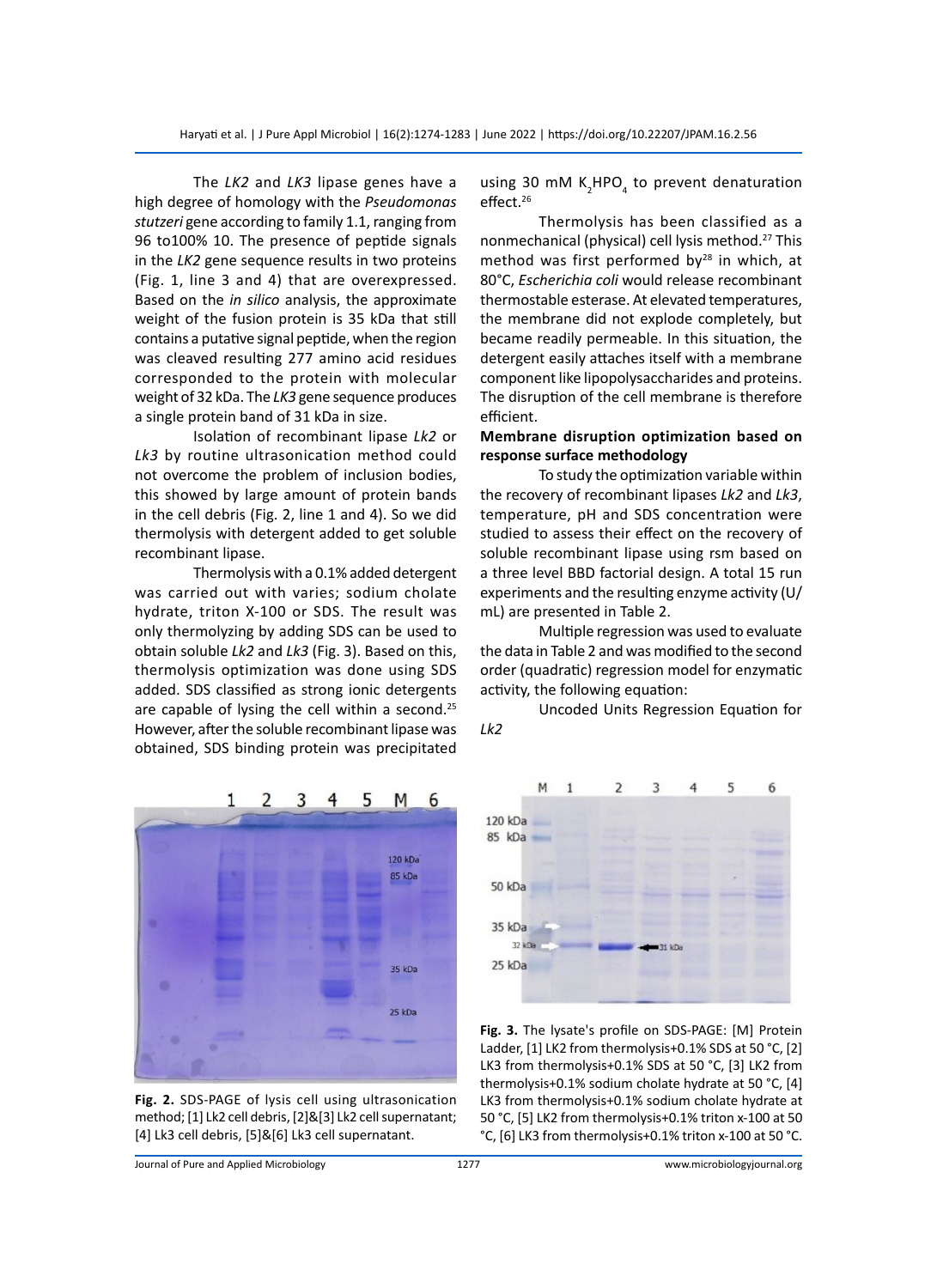| Std Order | Run Order PtType |                | <b>Blocks</b> | Temp. (°C) | pH | SDS (%)      |                 | Activity (U/mL) |  |
|-----------|------------------|----------------|---------------|------------|----|--------------|-----------------|-----------------|--|
|           |                  |                |               |            |    |              | Lk <sub>2</sub> | Lk3             |  |
| 1         | 1                | 2              | 1             | 50         | 8  | 0,55         | 0.90            | 0.89            |  |
| 2         | 2                | 2              | 1             | 90         | 8  | 0.55         | 0.54            | 0.63            |  |
| 3         | 3                | 2              | 1             | 50         | 10 | 0.55         | 0.67            | 0.80            |  |
| 4         | 4                | 2              | 1             | 90         | 10 | 0.55         | 0.30            | 0.53            |  |
| 5         | 5                | 2              | 1             | 50         | 9  | 0.1          | 0.82            | 0.86            |  |
| 6         | 6                | 2              | 1             | 90         | 9  | 0.1          | 0.49            | 0.59            |  |
| 7         | 7                | 2              | 1             | 50         | 9  | $\mathbf{1}$ | 0.69            | 0.84            |  |
| 8         | 8                | $\overline{2}$ | 1             | 90         | 9  | $\mathbf{1}$ | 0.39            | 0.57            |  |
| 9         | 9                | 2              | 1             | 70         | 8  | 01           | 0.57            | 0.76            |  |
| 10        | 10               | 2              | 1             | 70         | 10 | 0.1          | 0.38            | 0.69            |  |
| 11        | 11               | 2              | 1             | 70         | 8  | $\mathbf{1}$ | 0.55            | 0.73            |  |
| 12        | 12               | $\overline{2}$ | 1             | 70         | 10 | $\mathbf{1}$ | 0.35            | 0.66            |  |
| 13        | 13               | 0              | 1             | 70         | 9  | 0.55         | 0.52            | 0.70            |  |
| 14        | 14               | 0              | 1             | 70         | 9  | 0.55         | 0.55            | 0.70            |  |
| 15        | 15               | 0              | 1             | 70         | 9  | 0.55         | 0.52            | 0.65            |  |

| Table 2. Independent variables and response values in a Box-Behnken design |  |  |  |
|----------------------------------------------------------------------------|--|--|--|
|----------------------------------------------------------------------------|--|--|--|

**Table 3.** ANOVA for quadratic model of *Lk2*

| Source            | DF             | Adi SS   | Adj MS   | F-Value | P-Value |
|-------------------|----------------|----------|----------|---------|---------|
| Model             | 6              | 0.383704 | 0.063951 | 72.78   | 0.000   |
| Linear            | 3              | 0.333816 | 0.111272 | 126.63  | 0.000   |
| Temp.             | 1              | 0.232721 | 0.232721 | 264.84  | 0.000   |
| рH                | 1              | 0.090488 | 0.090488 | 102.98  | 0.000   |
| <b>SDS</b>        | 1              | 0.010608 | 0.010608 | 12.07   | 0.008   |
| Square            | 3              | 0.049888 | 0.016629 | 18.92   | 0.001   |
| Temp.*Temp.       | 1              | 0.037568 | 0.037568 | 42.75   | 0.000   |
| pH*pH             | 1              | 0.003409 | 0.003409 | 3.88    | 0.084   |
| SDS*SDS           | 1              | 0.005333 | 0.005333 | 6.07    | 0.039   |
| Error             | 8              | 0.007030 | 0.000879 |         |         |
| Lack-of-Fit       | 6              | 0.006607 | 0.001101 | 5.21    | 0.170   |
| <b>Pure Error</b> | $\overline{2}$ | 0.000422 | 0.000211 |         |         |
| Total             | 14             | 0.390734 |          |         |         |

S=0.0296430, R2=98.20%, adjusted R2=96.85%, predicted R2=92.99%.

Activity =  $0.85 - 0.04383$  Temperature + 0.441 pH + 0.1255 SDS + 0.000252 Temperature\*Temperature – 0.0304 pH\*pH – 0.1877 SDS\*SDS

Uncoded Units Regression Equation for *Lk3*

Activity = 1,6945 - 0,01067 Temperature - 0,04098 pH - 0,02800 SDS + 0,000029 Temperature\*Temperature

The significance of the model for thermolysis optimization *Lk2* and *Lk3* was confirmed by an analysis of variance (ANOVA) as shown in Tables 3 and 4.

The high F-value of *Lk2* (72.78) and *Lk3* (821.06) and the small P-value (0.000) confirmed that both models were significant. Table 3 and Table 4 indicated that the linear terms (temperature, pH and SDS) were important for the activity response. This means that each of the independent variables gives effect to the cell disruption and can be observed based on recombinant lipase activity. The terms cross-interaction between Temperature\*pH, Temperature\*SDS and pH\*SDS have no significant effects and are therefore not included in the final equation of the model. For square interaction in the *Lk3* quadratic regression model, the terms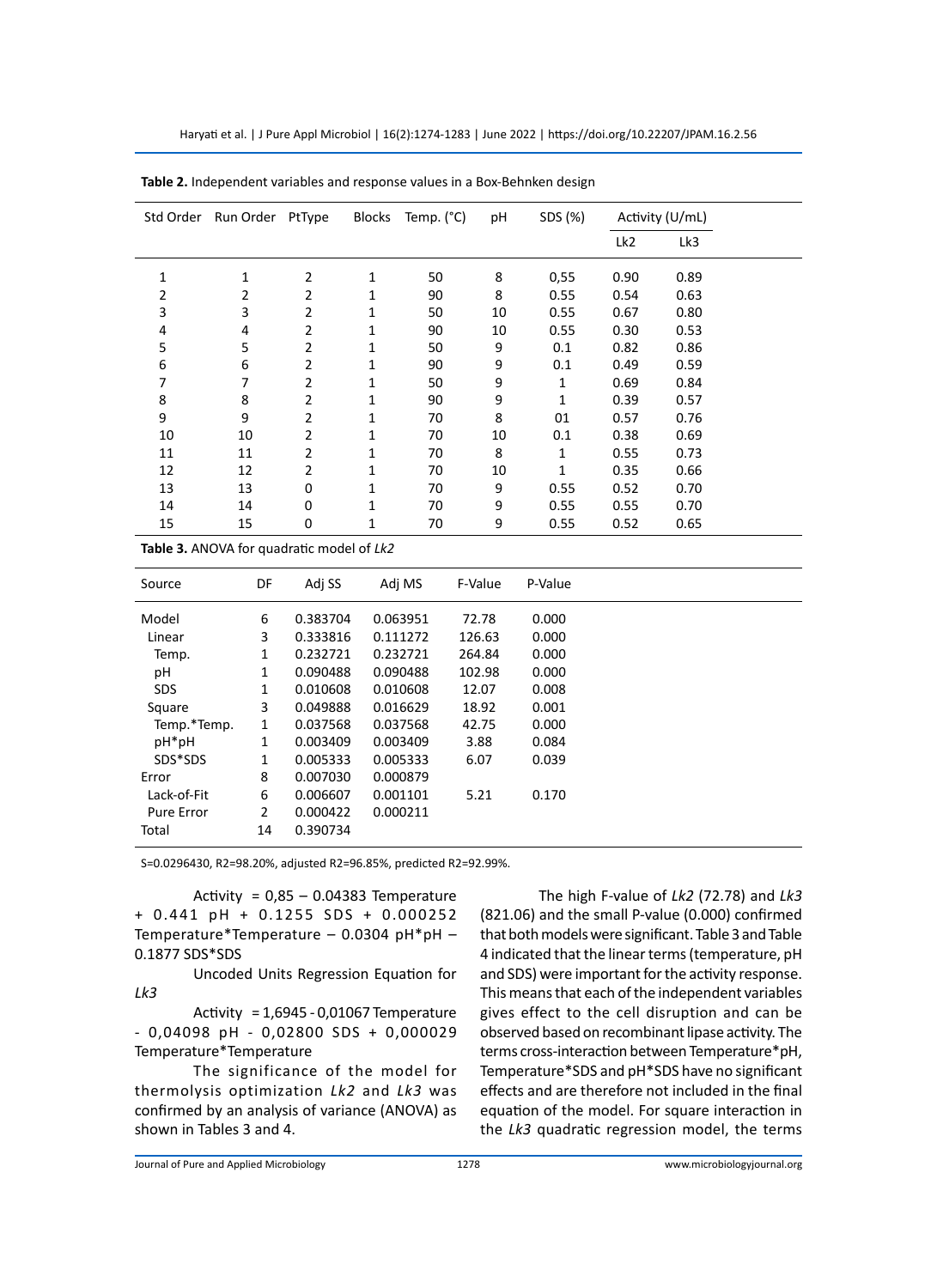pH\*pH and SDS\*SDS were eliminated as they have no significant effect.

The coefficient of determination (R2) is a goodness-of-fit test used in ANOVA to show how well a statistical model fits a set of data. The range value between 0-1 and the best model closest to 1. According to R2 value for each quadratic model, 98.20% of the total of variance can be explained by the model for *Lk2* and 99.70% for *Lk3*, respectively. The high adjusted R2 also confirm significance of the model.29 The *Lk2* and *Lk3* regression models have a non-significant lack of fit when compared to the pure error, according to the ANOVA table. This indicates that the model adequately describes the experimental data.<sup>30</sup>

A final test of model significance was obtained by comparing the experimental response to the predicted response (Fig. 4).

Fig. 4, shows less difference between the clustering of the experimental run and the predicted values. These plots show the validation of the models.

# **The effect of factors on membrane disruption was studied using response surface analysis**

To visualize the interaction effects of the covariates on the response, the amended regression equation was shown as a threedimensional response area and two-dimensional contour plot. Fig. 5 and 6 indicate the impact of temperature, pH, and SDS concentrations on enzymatic activity response, as well as their reciprocal effects.

Fig. 5 demonstrates how raising the temperature range from 50°C to 90°C and the pH from 8 to 10 reduces *Lk2* activity. Within the SDS range of 0.1 to 0.6 percent and pH range of 8 to 9 at 50°C, high activity (>0.8 U) is visible.

An *Lk3* regression model produced the response surface and contour plot for the

| Source      | DF | Adi SS   | Adj MS   | F-Value | P-Value |
|-------------|----|----------|----------|---------|---------|
| Model       | 4  | 0.157647 | 0.039412 | 821.06  | 0.000   |
| Linear      | 3  | 0.157160 | 0.052387 | 1091.37 | 0.000   |
| Temp.       | 1  | 0.142453 | 0.142453 | 2967.72 | 0.000   |
| рH          | 1  | 0.013438 | 0.013438 | 279.95  | 0.000   |
| <b>SDS</b>  | 1  | 0.001270 | 0.001270 | 26.45   | 0.000   |
| Square      | 1  | 0.000486 | 0.000486 | 10.13   | 0.010   |
| Temp.*Temp. | 1  | 0.000486 | 0.000486 | 10.13   | 0.010   |
| Error       | 10 | 0.000480 | 0.000048 |         |         |
| Lack-of-Fit | 8  | 0.000454 | 0.000057 | 4.45    | 0.196   |
| Pure Error  | 2  | 0.000026 | 0.000013 |         |         |
| Total       | 14 | 0.158127 |          |         |         |
|             |    |          |          |         |         |

**Table 4.** ANOVA for quadratic model of *Lk3*

S=0.0069283, R2=99.70%, adjusted R2=99.58%, predicted R2=99.27%



Journal of Pure and Applied Microbiology 1279 www.microbiologyjournal.org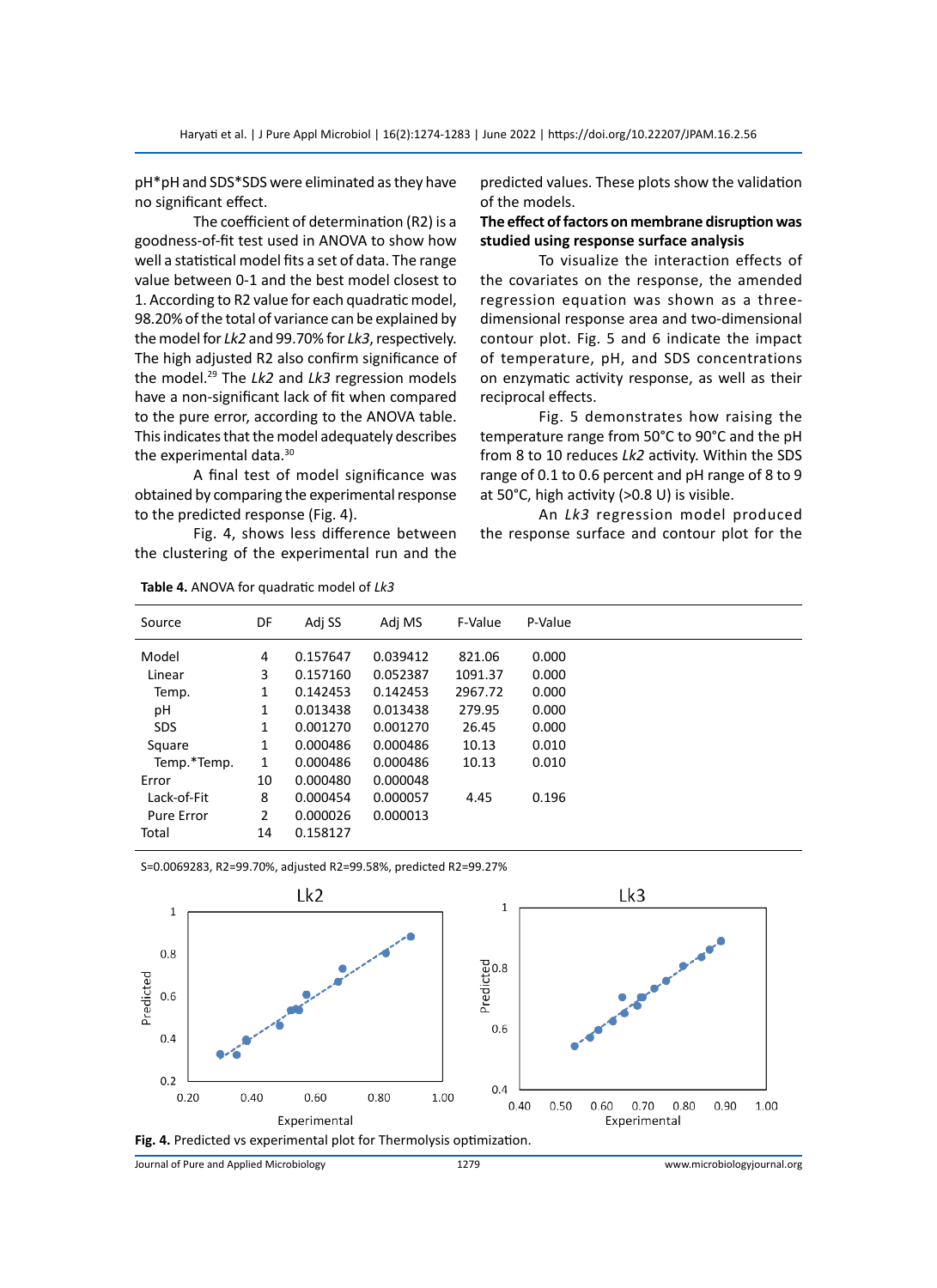interaction variable and activity illustrated in Fig. 4.

The surface and contour graphs in Fig. 4 demonstrate this, the higher the temperature, pH and SDS concentration, the lower the activity of Lipase *Lk3*. High activity >0.85 U observed at SDS concentrations from 0.1 to 0.2%, pH 8 at 50°C.

The predicted optimal conditions can be calculated statistically from the regression model which was performed. The response optimizer predictions were calculated using Minitab based on the *Lk2* and *Lk3* regression models. This can be done once we know that the model was valid and significant according to the above result. Response optimization was set to be maximized to achieve optimum activity. *Lk2* optimum activity predicted at 0.90 U with independent variable as follows; temperature at 50°C, pH 8 and 0.34% SDS. Meanwhile, for *Lk3*, the optimum activity was expected to be 0.90 U with temperature variables at 50°C, pH 8 and 0.1% SDS.

The two recombinant lipase *Lk2* and *Lk3* showed the best lysis condition (lipase activity) at medium temperature at 50°C. Optimization



**Fig. 5.** Surface and contour graphs of the response Lk2; (A) At pH 9, the effect of temperature and SDS content on lipase activity was investigated.; (B) At a concentration of 0.55 percent SDS, the effect of temperature and pH on lipase activity was investigated.; (C) Effect of pH and SDS concentration at temperature 70°C.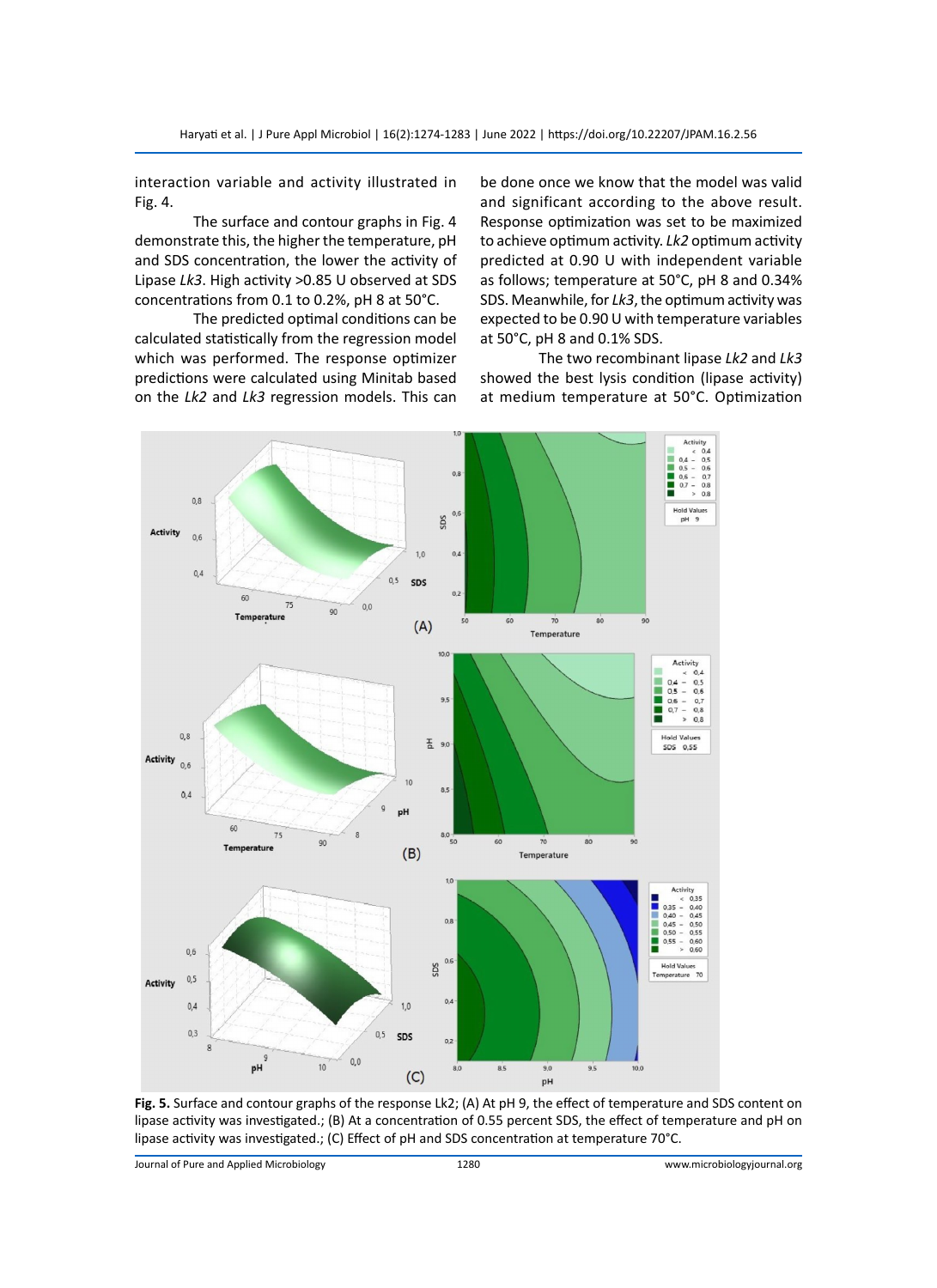of thermolysis as well as activity measurements were also performed from thermostable cellulase FnCe15A, $^{20}$  thermostable laccase, $^{31}$ hyperthermophilic esterase were expressed in *E. coli*. <sup>21</sup> The temperature of these thermolysis studies varied from 60 to 96°C. In the previous reported methods, thermolysis with addition of 0.2% triton-X detergent successfully isolating recombinant steryl glucosidase (SGs) from *E. coli* host.<sup>32</sup> The detergent may bind the hydrophobic and hydrophilic site of the bacterial cell membrane. Detergent can disrupting the lipid-lipid, lipidprotein, and also protein-protein interaction.<sup>33</sup> Combination of low concentration of detergent

(0.05–1%) with a 0.5–1 mol urea effectively solubilized inclusion body of recombinant enzyme and enhanced the activity.<sup>34</sup>

This study demonstrated that the optimal pH for lysis cells was at pH 8. In the previous thermolysis study, pH 9 showed an optimal condition for release of recombinant and indigenous *Escherichia coli* proteins. The pH has affected the charged bacterial cell wall molecule as well as the inclusion of body proteins.<sup>35</sup> When the charged species is established, anionic detergent such as SDS attaches easily. This pH and detergent collaborate to permeate cell membrane and solubilized inclusion body.



**Fig. 6.** Surface and contour graphs of the response Lk3; (A) At pH 9, the effect of temperature and SDS content on lipase activity was investigated.; (B) At a concentration of 0.55 percent SDS, the effect of temperature and pH on lipase activity was investigated.; (C) Effect of pH and SDS concentration at temperature 70°C.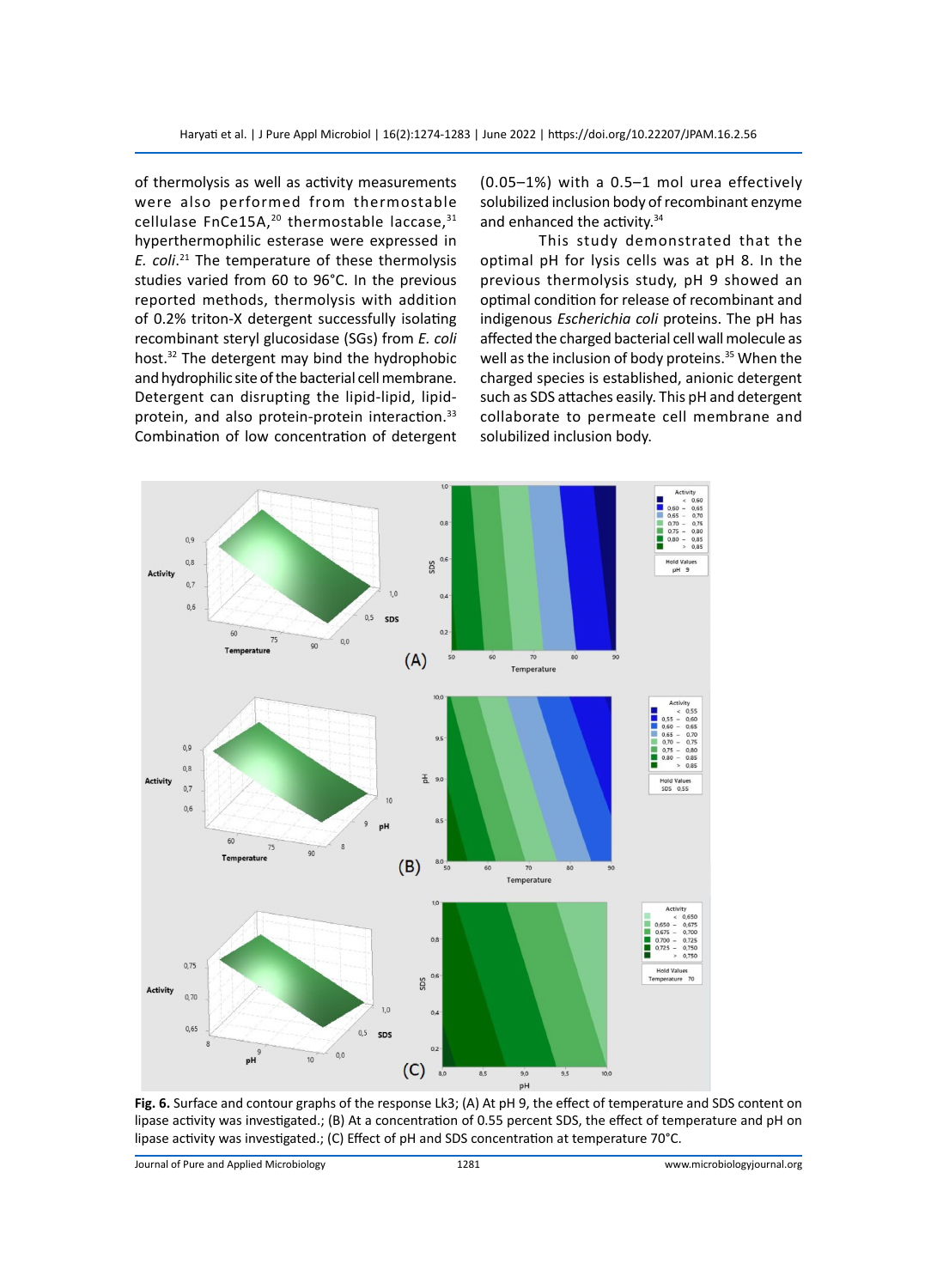These results demonstrate the importance of optimizing the thermolysis method with activity determination to achieve soluble and active recombinant thermostable lipase.

# **Conclusion**

In summary, two recombinant thermostable lipases *Lk2* and *Lk3* can be easily isolated by thermolysis using low concentration detergent. The present study is based on a threefactor Box-Behnken factorial design-response surface methodology to find the best thermolysis condition or maximal activity. By statistical analysis, the optimal conditions of temperature and pH were determined at 50°C and pH 8, where SDS concentration 0.34% for *Lk2* and 0.1% for *Lk3*, respectively. The maximum lipolytic activity of 0.9 U for *Lk2* and *Lk3* can be achieved under the above mentioned conditions. Isolation and solubilization of recombinant thermostable lipase as an inclusion body could easily be achieved by thermolysis with the addition of a low concentration of SDS, which could be directly applied in biocatalytic or purified first.

# **ACKNOWKLEDGMENTS**

None.

# **Conflict of Interest**

All authors declare that there is no conflict of interest.

# **AUTHORS' CONTRIBUTION**

All authors listed have made a substantial, direct and intellectual contribution to the work, and approved it for publication. All authors read and approved the final manuscript for publication.

# **FUNDINGS**

This work is supported by SIMLITABMAS research project program, Ministry of Research, Technology and Higher Education with grant No. 2/E1/KP.PTNBH/2021 and scholarship to TH from SMARTD Indonesian Agency for Agricultural Research and Development, DIPA No. SP DIPA-018.09.1.411971/2016.

# **DATA AVAILABILITY**

All datasets generated or analyzed during this study are included in the manuscript.

# **Ethics Statement**

This article does not contain any studies with human participants or animals performed by any of the authors.

# **REFERENCES**

- 1. Rahman R, Salleh AB, Basri M. Molecular and structural biology of new lipases and proteases. 2013:1-212.
- 2. Sharma R, Chisti Y, Banerjee UC. Production, purification, characterization, and applications of lipases. 2001;19(8):627-662. doi: 10.1016/S0734- 9750(01)00086-6
- 3. Javed S, Azeem F, Hussain S, et al. Bacterial lipases: A review on purification and characterization. *Prog Biophys Mol Biol.* 2018;132:23-34. doi: 10.1016/j. pbiomolbio.2017.07.014
- 4. Mohamed SA, Abdel-Mageed HM, Tayel SA, El-Nabrawi MA, Fahmy AS. Characterization of *Mucor racemosus*  lipase with potential application for the treatment of cellulite. *Process Biochem.* 2011;46(3):642-648. doi: 10.1016/j.procbio.2010.11.002
- 5. Chandra P, Enespa, Singh R, Arora PK. Microbial lipases and their industrial applications: A comprehensive review. *Microbial Cell Factories BioMed Central*. 2020;19:1-42. doi: 10.1186/s12934-020-01428-8
- 6. Adetunji AI, Olaniran AO. Production strategies and biotechnological relevance of microbial lipases: a review. *Brazilian J Microbiol.* 2021;52(3):1257-1269. doi: 10.1007/s42770-021-00503-5
- 7. Fahmy AS, Abo-Zeid AZ, Mohamed TM, Ghanem HM, Borai IH, Mohamed SA. Characterization of esterases from *Cucurbita pepo* cv."Eskandrani." *Bioresour Technol.* 2008;99(2):437-443. doi: 10.1016/j. biortech.2006.11.062
- 8. Almeida JM, Alnoch RC, Souza EM, Mitchell DA, Krieger N. Metagenomics: Is it a powerful tool to obtain lipases for application in biocatalysis? *Biochim Biophys Acta - Proteins Proteomics.* 2020;1868(2):140320. doi: 10.1016/j.bbapap.2019.140320
- 9. Nurhasanah N, Nurbaiti S, Madayanti F, Akhmaloka A. Diversity Of Gene Encoding Thermostable Lipasefrom Compost Based On Metagenome Analysis. 2015.
- 10. Nurhasanah, Nurbaiti S, Madayanti F, Akhmaloka. Heterologous expression of gene encoded thermostable lipase and lipolytic activity. *J Pure Appl Microbiol.* 2017;11(1):135-139. doi: 10.22207/ JPAM.11.1.18
- 11. Pontrelli S, Chiu T-Y, Lan EI, Chen FY-H, Chang P, Liao JC. *Escherichia coli* as a host for metabolic engineering. *Metab Eng*. 2018;50:16-46. doi: 10.1016/j.ymben.2018.04.008
- 12. Singh A, Upadhyay V, Upadhyay AK, Singh SM, Panda AK. Protein recovery from inclusion bodies of *Escherichia coli* using mild solubilization process. *Microb Cell Fact.* 2015;14(1):1-10. doi: 10.1186/ s12934-015-0222-8
- 13. Yang Z, Zhang L, Zhang Y, et al. Highly Efficient Production of Soluble Proteins from Insoluble Inclusion Bodies by a Two-Step-Denaturing and Refolding Method. *PLoS One.* 2011;6(7):e22981. doi: 10.1371/